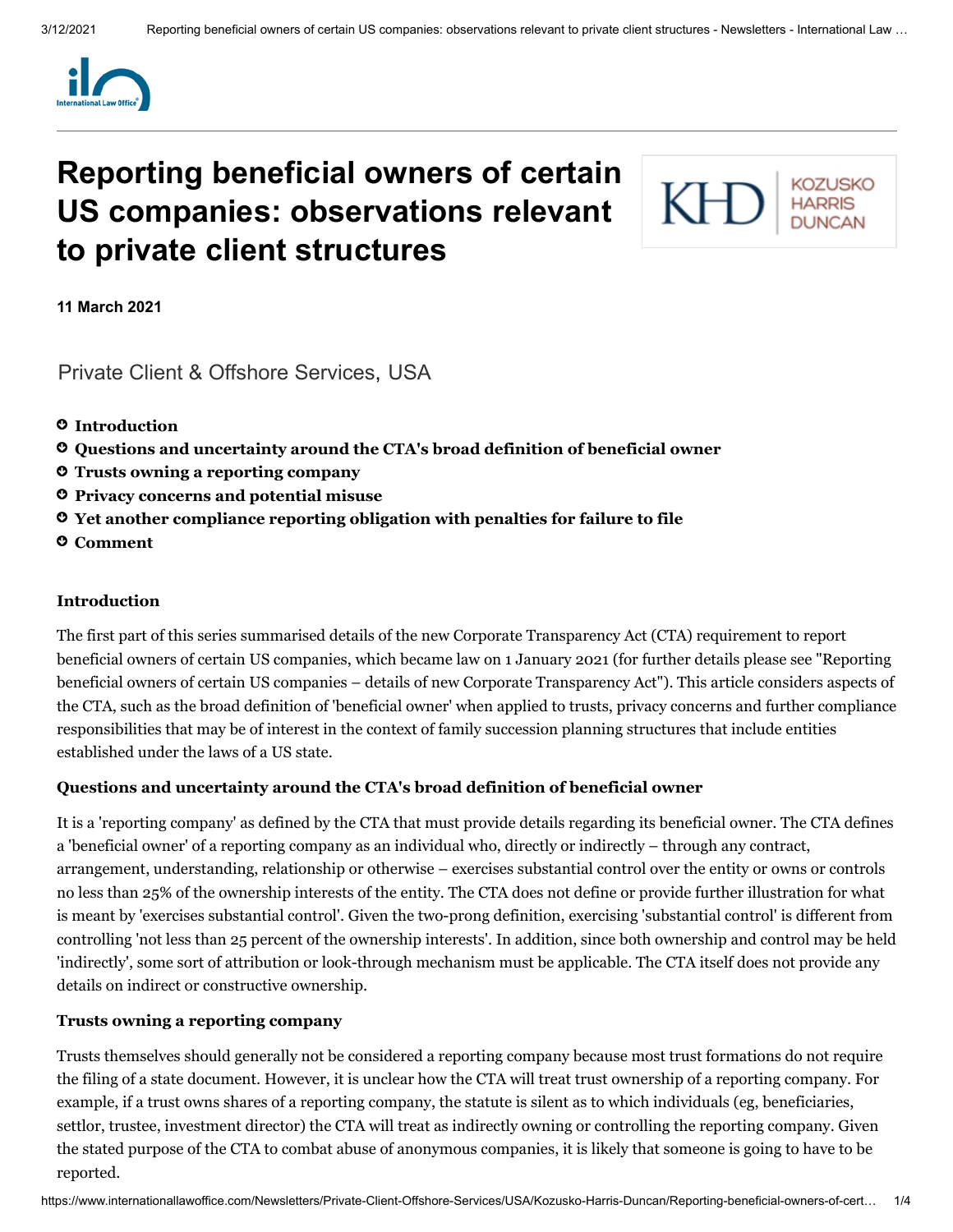3/12/2021 Reporting beneficial owners of certain US companies: observations relevant to private client structures - Newsletters - International Law …

At a high level, the CTA is looking for individuals who are significantly connected with a reportable company. The connection could be through "any contract, arrangement, understanding, relationship, or otherwise", directly or indirectly. At a minimum, the CTA's definition of 'beneficial owner' seems broad enough to require consideration of domestic and foreign trusts, estates and other forms of control or ownership agreement, such as stockholder agreements, voter agreements, articles, bylaws, LLC operating agreements, side letters or control restrictions in parent entities, not to mention control provisions found within trust deeds, wills and divorce or separation agreements.

## *Trustee*

Under the Financial Crimes Enforcement Network's (FinCEN's) current Customer Due Diligence (CDD) Rule (issued in 2016), which imposes obligations on US financial institutions to identify and verify beneficial ownership information for their legal entity customers at the time of opening a new account, if a trust owns directly or indirectly, through any contract, arrangement, understanding, relationship or otherwise, 25% or more of the equity interests of a legal entity customer, the beneficial owner is the trustee. Perhaps the CTA will take the same approach.

# *Investment director*

Trusts, especially those established under the law of a US state with a US-directed trust company trustee, will often have a fiduciary known as an 'investment director' who has sole responsibility for directing the acquisition and sale of the reporting company stock and how such stock is to be voted. Such an investment director certainly seems to be exercising substantial control over the entity or controlling the ownership interests. Perhaps a reporting company will have to report an individual investment director's name, birth date, address and passport number to FinCEN.

# *Beneficiary*

The definition of 'beneficial owner' in an earlier version of the CTA (HR 2513), not finally adopted, had a third prong for individuals who "receive substantial economic benefits from the assets of a corporation or limited liability company". Here, 'substantial economic benefit' meant that "the person has an entitlement to more than a specified percentage of the funds or assets of the corporation or limited liability company, which the Secretary of the Treasury shall, by rule, establish".

The fact that the final CTA did not include this economic benefit prong could speak to the continuing struggle to apply the rules to beneficiaries of trusts that hold reporting companies. For example, in the case of passive foreign investment companies (PFICs) owned by trusts, it is possible for discretionary beneficiaries of foreign non-grantor trusts to be deemed owners of the underlying PFICs, triggering tax consequences and reporting obligations (for further details please see "Need for regulations on taxation of US [beneficiaries](https://www.internationallawoffice.com/Newsletters/Offshore-Services/USA/Kozusko-Harris-Vetter-Wareh-LLP/Need-for-regulations-on-taxation-of-US-beneficiaries-of-foreign-trusts-owning-PFICs) of foreign trusts owning PFICs"). Perhaps the exclusion of an economic benefit prong means that the CTA will not cast such a wide net.

The CTA as enacted specifically excludes from the definition of 'beneficial owner' an "individual whose only interest in a corporation, limited liability company, or other similar entity is through a right of inheritance". Clarification is needed as to what is meant by a 'right of inheritance' and whether this includes the interest of trust beneficiaries. It is worth noting that under the existing CDD Rule, FinCEN does not require financial institutions to look through non-statutory trusts to identify beneficiaries. Perhaps this will also be the case under the CTA.

# *Settlor*

The reference in the CTA definition of 'beneficial owner' to "indirectly" signals that the government intends to look through the chain of ownership entities and intermediaries to identify the natural individuals significantly connected to the reporting company. This may be similar in application to the US grantor trust tax rules where certain settlors are taxed for US income tax purposes as if the settlor still owned the trust property (for further details please see ["Overview](https://www.internationallawoffice.com/Newsletters/Private-Client-Offshore-Services/USA/Kozusko-Harris-Duncan/Overview-January-2021) (January 2021)"). Perhaps the individual treated as the owner of trust income for US tax purposes will also be considered the beneficial owner of a reporting company owned by the trust for purposes of the CTA.

## <span id="page-1-0"></span>**Privacy concerns and potential misuse**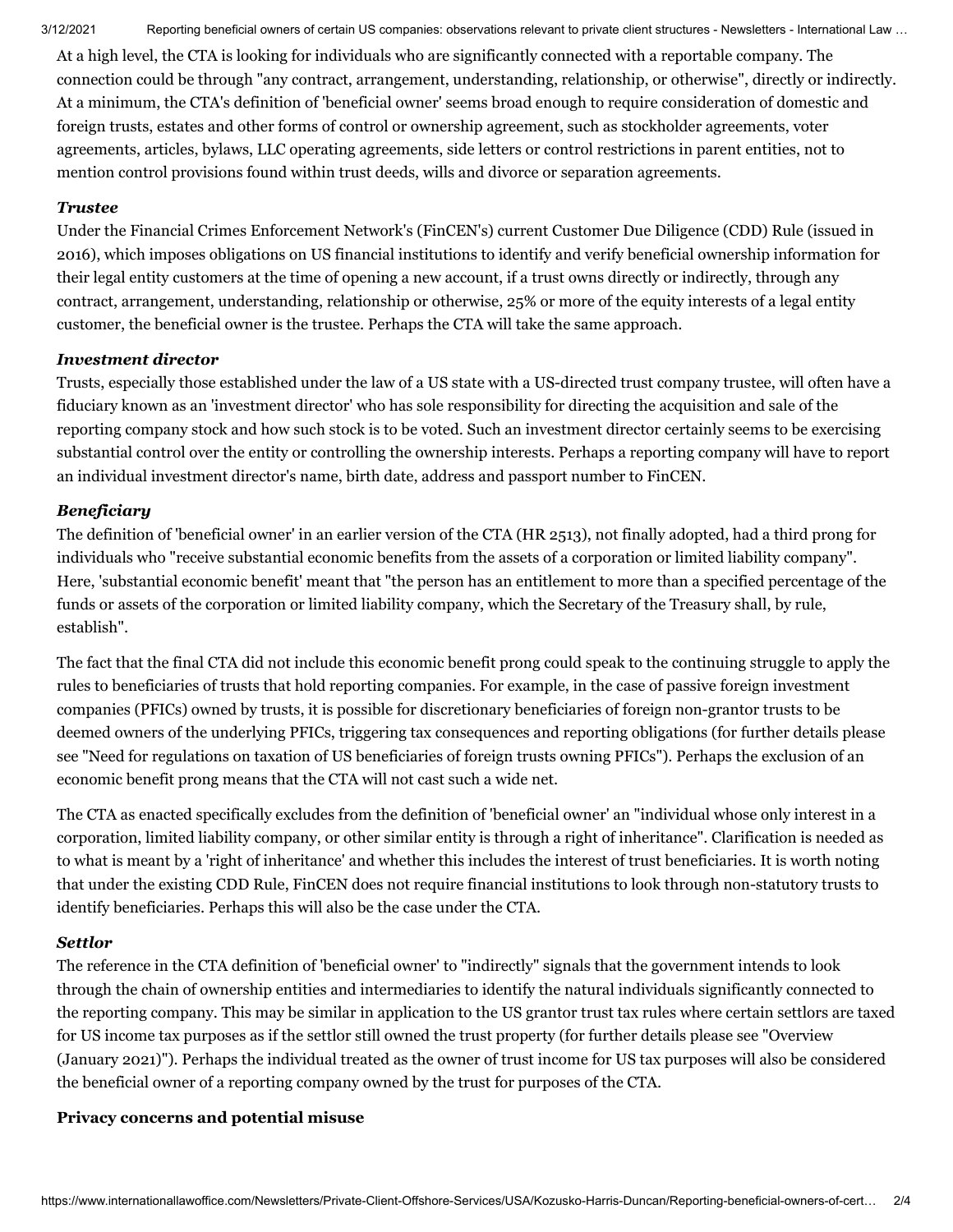Many advisers to international families are conscientious about maintaining the family's privacy, both their personal and financial details. The CTA is careful to describe the required security, checks and balances and intention for beneficial ownership information to remain non-public and secure. The CTA specifically defines the different government, legal and financial organisations that may request access to the beneficial owner database (for further details please see "Reporting beneficial owners of certain US companies – details of new Corporate [Transparency](https://www.internationallawoffice.com/Newsletters/Private-Client-Offshore-Services/USA/Kozusko-Harris-Duncan/Reporting-beneficial-owners-of-certain-US-companies-details-of-new-Corporate-Transparency-Act) Act"). There are penalties for unlawful disclosure by any government employee or third party with access, although the unlawful disclosure penalties are not that much more than the reporting penalties (\$500 for each day that the violation continues, capped at \$250,000 with five years in prison). However, the fact remains that confidential and private information could make its way into the public sphere.

FinCEN may disclose beneficial ownership information to US federal agencies requesting information on behalf of a non-US law enforcement agency. In deciding whether to continue to use US holding companies, some international families may give extra weight to this avenue of disclosure given experiences in their home countries.

FinCEN may also disclose beneficial ownership information to US financial institutions subject to FinCEN's CDD Rule, with the consent of the reporting company, to meet those CDD requirements. This will help US financial institutions to identify and verify beneficial owners of legal entity customers under the obligations already imposed on the financial institutions by the CDD Rule, but it also means transferring data that could be subject to breach.

Given the sheer number of those employed by governments and financial institutions with potential access to this information, the risk of someone unlawfully disclosing information is real. Exposing the identity of certain beneficial owners could create serious safety and economic risks to them and their families, in addition to their businesses. Many families were negatively affected by past leaks known as the 'Panama Papers' and 'Paradise Papers'. Most recently, FinCEN itself had documents leaked and globally publicised in September 2020. And unfortunately, despite the potential risks and costs associated with the disclosure required under the CTA, bad actors may not report their true identity anyway, making this new reporting regime less effective.

# <span id="page-2-0"></span>**Yet another compliance reporting obligation with penalties for failure to file**

The CTA effectively shifts the existing burden of collecting and reporting beneficial ownership information from financial institutions under the current CDD Rule and other anti-money laundering guidelines to the reporting companies. While the CTA does not completely eliminate the CDD imposed on the financial institutions, it requires FinCEN to revise the rule to "reduce any burdens on financial institutions that are, in light of the enactment of the [CTA], unnecessary or duplicative".

The CTA requires the reporting entity itself to identify both the applicant (attorney, banker, lawyer, trustee or anyone else who files to create the US company) and its beneficial owners, with potential civil and criminal penalties for failure to file or filing false information (for further details please see "Reporting beneficial owners of certain US companies – details of new Corporate [Transparency](https://www.internationallawoffice.com/Newsletters/Private-Client-Offshore-Services/USA/Kozusko-Harris-Duncan/Reporting-beneficial-owners-of-certain-US-companies-details-of-new-Corporate-Transparency-Act) Act"). While the statute appears to levy these penalties on the reporting entity, it seems to do so only if information relating to the beneficial owner is not reported, or reported falsely, not information relating to the applicant – it seems like this may have been a drafting error since a reporting company must report the identity of both the beneficial owner and the applicant. Moreover, such penalties could also apply to other persons beyond the reporting entity if such person provides false information to FinCEN (ie, the applicant or even an employee or beneficial owner).

Like the foreign bank account report (FBAR), the CTA reporting obligations are found in Title 31 of the Bank Secrecy Act, not Title 26 of the Internal Revenue Code, meaning that everything from enforcement to collections may be different from traditional tax penalties. It remains to be seen just how rigorously the statutory penalties will be imposed. Penalties associated with FBARs and other international information returns, especially regarding non-US trusts, can be high (for further details please see "US [reporting](https://www.internationallawoffice.com/Newsletters/Private-Client-Offshore-Services/USA/Kozusko-Harris-Duncan/US-reporting-checklist-for-foreign-trusts) checklist for foreign trusts"). The CTA provides that negligent violations will not be penalised and provides a waiver process for violations that are due to reasonable cause and not due to wilful neglect.